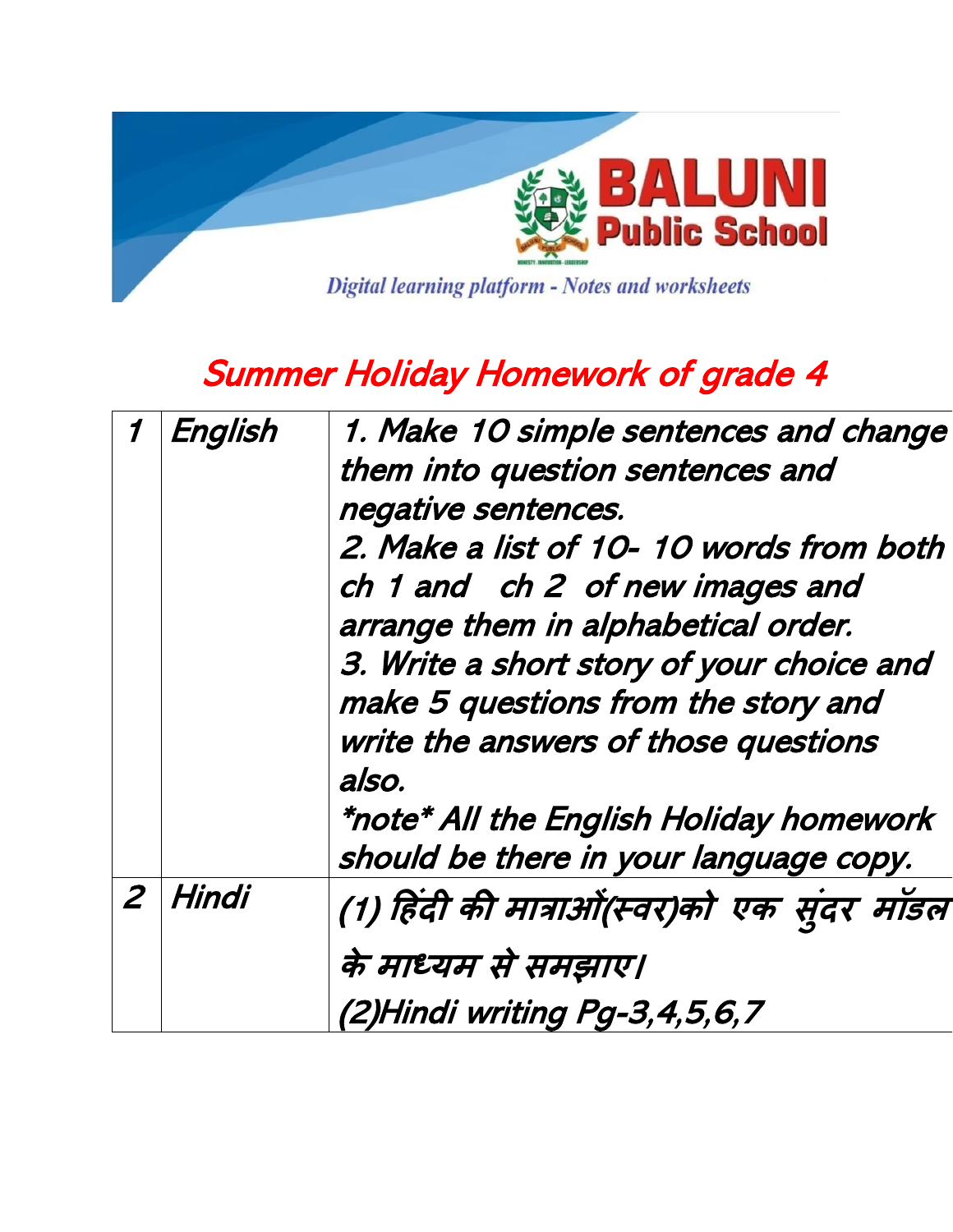|   |       | (3)एक कहानी लिखिए(any sheet or any                  |
|---|-------|-----------------------------------------------------|
|   |       | chart paper)एवं चित्र के माध्यम से उसे              |
|   |       | समझाइए।                                             |
| 3 | Maths | Draw all the angles in a white chart                |
|   |       | paper- • Acute Angle                                |
|   |       | • Right Angle                                       |
|   |       | <b>• Obtuse Angle</b>                               |
|   |       | <b>• Straight Angle</b>                             |
|   |       | Complete Angle                                      |
|   |       | <b>Revise Ch-1,2 &amp; 3</b>                        |
| 4 | S.st  | 1. Prepare a chart of India's map and               |
|   |       | mark all the states and capitals on it.             |
|   |       | 2. Fill a thematic map showing the soil             |
|   |       | types of India                                      |
|   |       | (Map given in Social Studies book page<br>number 7) |
|   |       | 3. give the answer of following questions           |
|   |       | in your Social Studies notebook and                 |
|   |       | paste the Maps along with the question.             |
|   |       | 1. name the state which has desert soil<br>(India)? |
|   |       | 2. what kind of soil does Ladakh have?              |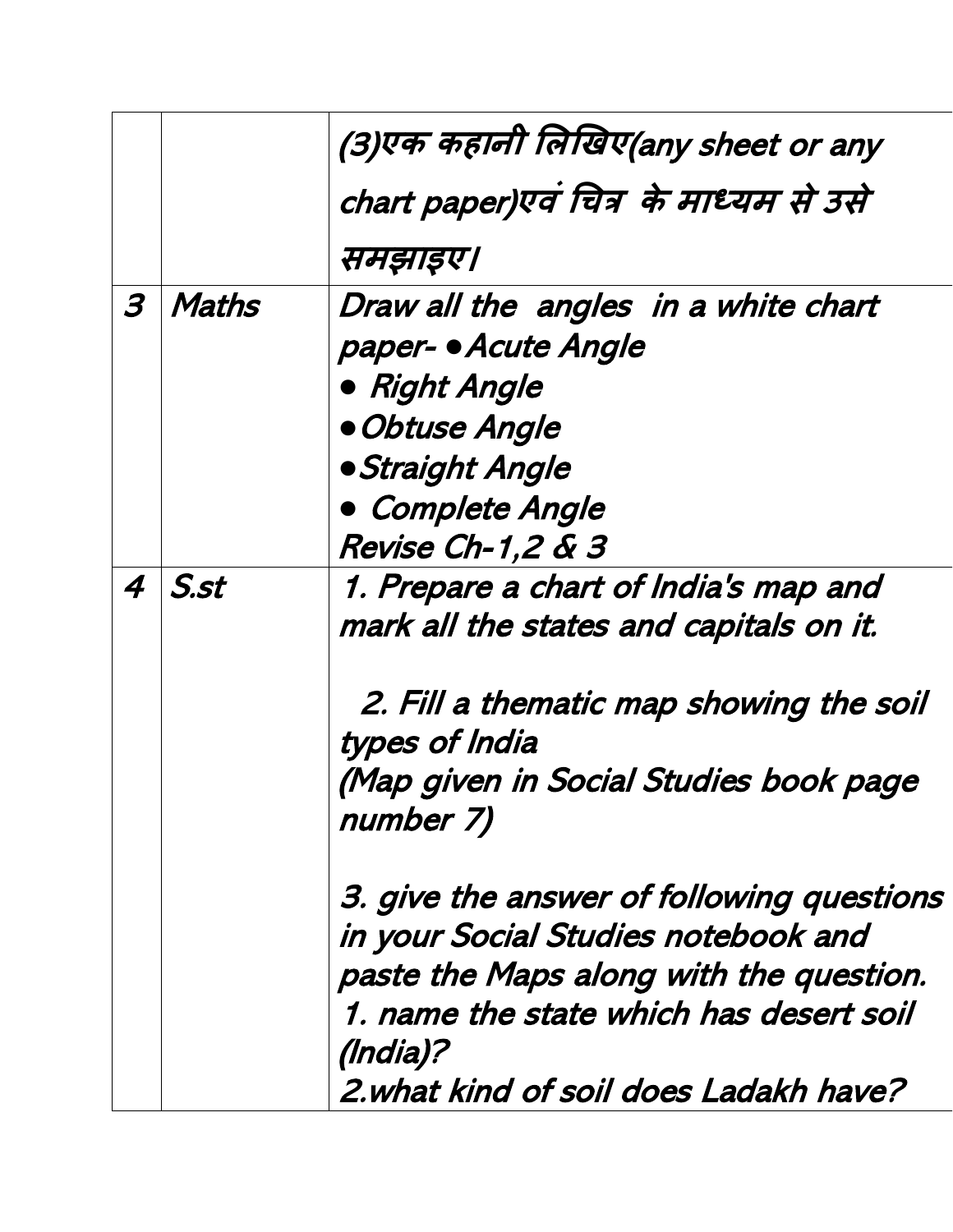|   |         | 3. what colour has been used to show<br>black soil in the map?<br>4. what is the type of soil found in your<br>state?<br>do all the work in your social Studies<br>notebook.                                                   |
|---|---------|--------------------------------------------------------------------------------------------------------------------------------------------------------------------------------------------------------------------------------|
| 5 | Science | 1. Draw a diagram on photosynthesis and<br>label it on sheet of paper.<br>2. Paste the pictures of terrestrial plants<br>around us on sheet of paper.<br><i><b>*NOTE A4 Size sheet.*</b></i>                                   |
| 6 |         | Computer   Draw or paste a Computer and its part in<br>A4 Size sheet and label it.<br><b>Type advantages of Computer in MS</b><br>Word and click the picture and send it to<br>computer teacher(Ms Nagma)                      |
|   | Arts    | Do all holiday art work in art file only<br>1)Fish in madhubani painting-<br>Pg- 18 in your art book. 2) Draw the.<br>fish in your art file, colour it perfectly<br>with crayon colours and make outlines<br>with sketch pens. |